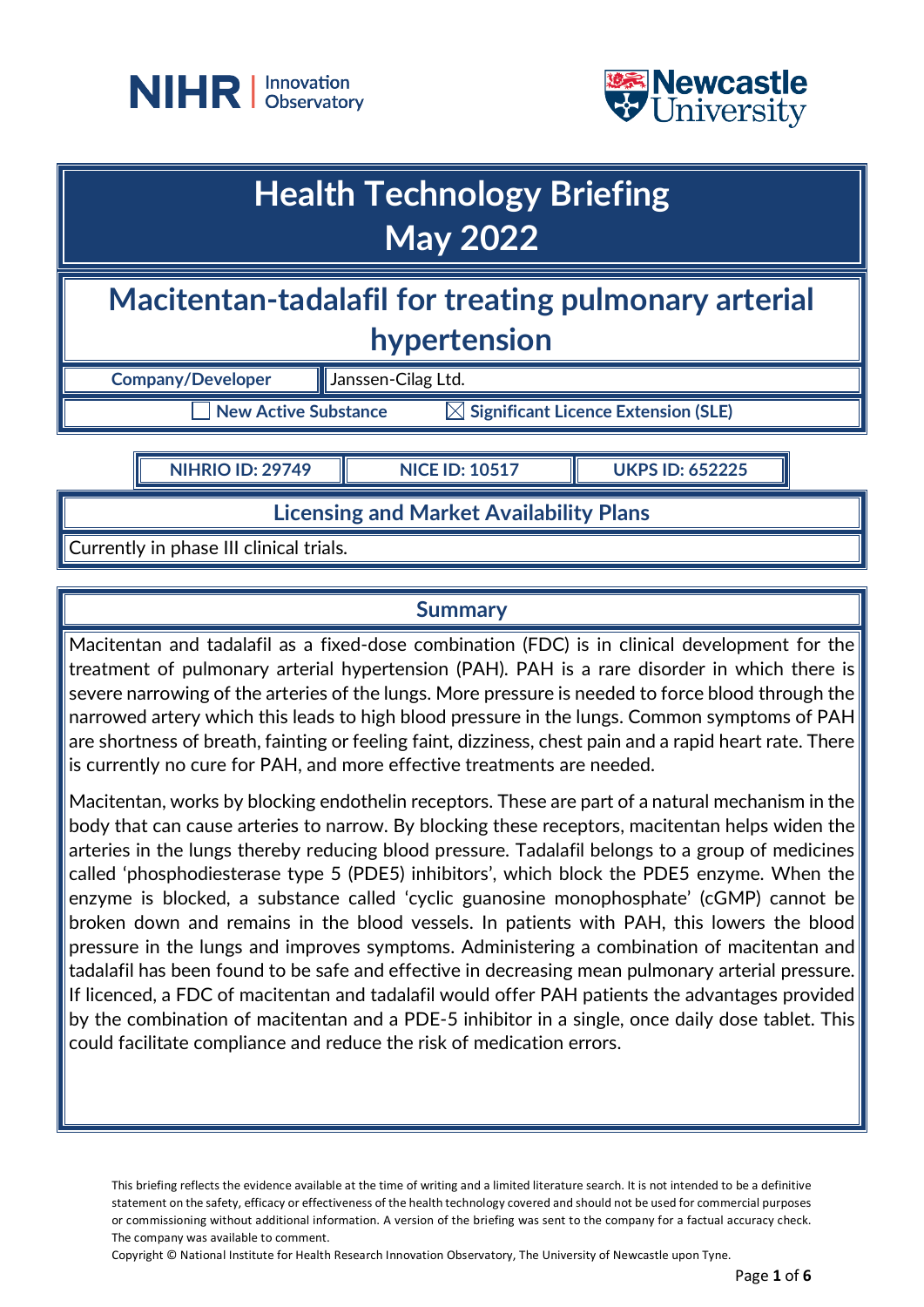



## **Proposed Indication**

 $\overline{a}$ 

## Subjects with pulmonary arterial hypertension (PAH).<sup>1</sup>

# **Technology**

## **Description**

Macitentan is an orally active potent endothelin receptor antagonist which binds to the endothelin A and B receptors ( $ET_A$  and  $ET_B$ ). Macitentan displays high affinity and sustained occupancy of the ET receptors in human pulmonary arterial smooth muscle cells. This prevents endothelin-mediated activation of second messenger systems that result in vasoconstriction and smooth muscle cell proliferation.<sup>2</sup>

Tadalafil is a selective, reversible inhibitor of cyclic guanosine monophosphate (cGMP)-specific phosphodiesterase type 5 (PDE5). Pulmonary arterial hypertension (PAH) is associated with impaired release of nitric oxide by the vascular endothelium and consequent reduction of cGMP concentrations within the pulmonary vascular smooth muscle. PDE5 is the predominant phosphodiesterase in the pulmonary vasculature. Inhibition of PDE5 by tadalafil increases the concentrations of cGMP resulting in relaxation of the pulmonary vascular smooth muscle cell and vasodilation of the pulmonary vascular bed.<sup>3</sup>

Macitentan and tadalafil FDC is currently in clinical development for the treatment of PAH. In the phase III clinical trial (NCT03904693), patients will be given a film-coated tablet with a combination of 10 mg macitentan and 40 mg tadalafil, to be administered orally once daily. $^{\rm 1}$ 

### Key Innovation

A combination of macitentan and tadalafil has been found to have a synergistic effect versus either single agent in decreasing mean pulmonary arterial pressure without increasing the risk of exaggerated systemic vasodilation.4 Studies investigating the efficacy of administering macitentan in combination with a PDE5 inhibitor contributed to updated European Society of Cardiology and European Respiratory Society guidelines, which recommend that combination therapy be given as sequential or up-front combination therapy if treatment targets are not met.<sup>4,5</sup>

If licenced, a FDC of macitentan and tadalafil would offer PAH patients the advantages provided by the concomitant use of macitentan and a PDE-5 inhibitor in a single, once daily dose tablet. This could facilitate compliance and reduce the risk of medication errors.4

Regulatory & Development Status

Macitentan has a Marketing Authorisation in the UK as a monotherapy or in combination for the longterm treatment of PAH in adults of WHO Functional Class II to III.<sup>2</sup>

Tadalafil has a Marketing Authorisation in the UK for the treatment of erectile dysfunction in males and for the treatment of WHO Functional Class II and III PAH.3

Macitentan and tadalafil FDC does not currently have a Marketing Authorisation in the UK. Macitentan and tadalafil FDC is not currently in phase II or III trials for any other indication.

# **Patient Group**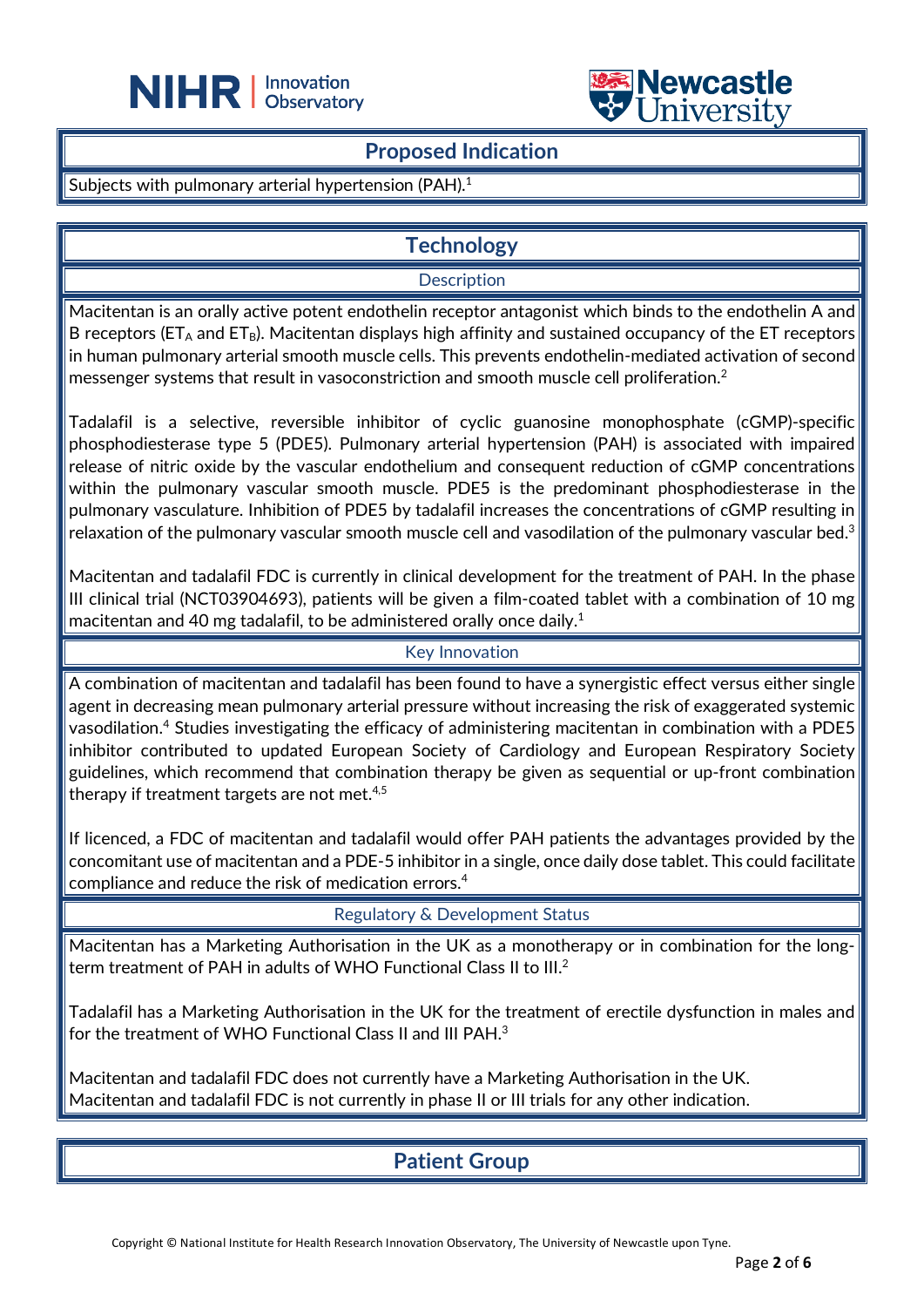



#### Disease Area and Clinical Need

 $\overline{a}$ 

PAH is a rare, progressive disorder characterised by high blood pressure (hypertension) in the arteries of the lungs (pulmonary arteries).<sup>6</sup> PAH occurs when most of the very small arteries throughout the lungs narrow in diameter, which increases the resistance to blood flow through the lungs. To overcome the resistance, blood pressure increases in the pulmonary artery and in the right ventricle of the heart, which is the chamber that pumps blood into the pulmonary artery. This increase in blood pressure can result in damage to the right ventricle of the heart.<sup>7</sup> The World Health Organisation (WHO) functional class system defines the severity of an individual's symptoms and how they impact on day-to-day activities. WHO functional class II have pulmonary hypertension resulting in slight limitation of physical activity and experience PAH symptoms when carrying out ordinary physical activity. WHO functional class III results in marked limitation of physical activity, which can cause difficulty in carrying out general day-to-day activities, such as household chores.<sup>8</sup> PAH can be divided into subtypes depending on the cause of disease. Idiopathic PAH is where the exact cause is unknown. Familial PAH occurs when there is a particular genetic mutation present that can cause PAH. PAH can also be associated with other conditions including connective tissue diseases, congenital heart problems, pulmonary veno-occlusive disease and HIV.<sup>9,10</sup> Common symptoms of PAH are shortness of breath, fainting or feeling faint, dizziness, chest pain and a rapid heart rate. $^7$  There is currently no cure for PAH. $^{\rm 11}$ 

Pulmonary hypertension affects approximately one in 20,000 people in the UK.<sup>12</sup> The estimated annual incidence of diagnosed PAH in the general population ranges from 0.9 to 7.6 cases per million persons, while the prevalence of diagnosed PAH in the general population is between 6.6 and 26 cases per million persons.<sup>11</sup> In England (2020/21), there were 1,504 finished consultant episodes (FCEs) and 1,129 admissions for primary pulmonary hypertension (ICD-10 code I27.0), which resulted in 724 day cases and 3,155 FCE bed days. $^{13}$  As of 2012, PAH survival at 1, 3, and 5 years was 68, 48, and 34% respectively. $^{14}$ 

## Recommended Treatment Options

Three groups of specific drugs are used to treat PAH: prostanoids, endothelin receptor antagonists, and PDE5 inhibitors. Although in severe cases an upfront combination therapy may be considered, generally a monotherapy is initiated first and eventually expanded to a sequential combination of drugs.<sup>14</sup> The following therapies are currently recommended by the NHS for the treatment of PAH:<sup>11,15</sup>

- **Macitentan**
- **Bosentan**
- Ambrisentan
- Tadalafil
- **Sildenafil**
- **Epoprostenol**
- Iloprost
- **Selexipag**

Monotherapy with an oral PDE5 inhibitor (sildenafil or tadalafil) will be routinely commissioned as first line therapy. Where a PDE5 inhibitor is not clinically appropriate, an endothelin receptor antagonist (bosentan, ambrisentan or macitentan) may be substituted. Patients who have initially responded to first-line therapy but then deteriorated may be considered for dual therapy with combinations involving a PDE5 inhibitor.<sup>11</sup>

# **Clinical Trial Information**

Trial **[NCT03904693,](https://clinicaltrials.gov/ct2/show/NCT03904693) [2014-004786-25;](https://www.clinicaltrialsregister.eu/ctr-search/search?query=2014-004786-25)** Prospective, Multi-centre, Double-blind, Randomized, Active-controlled, Triple-dummy, Parallel-group, Group-sequential,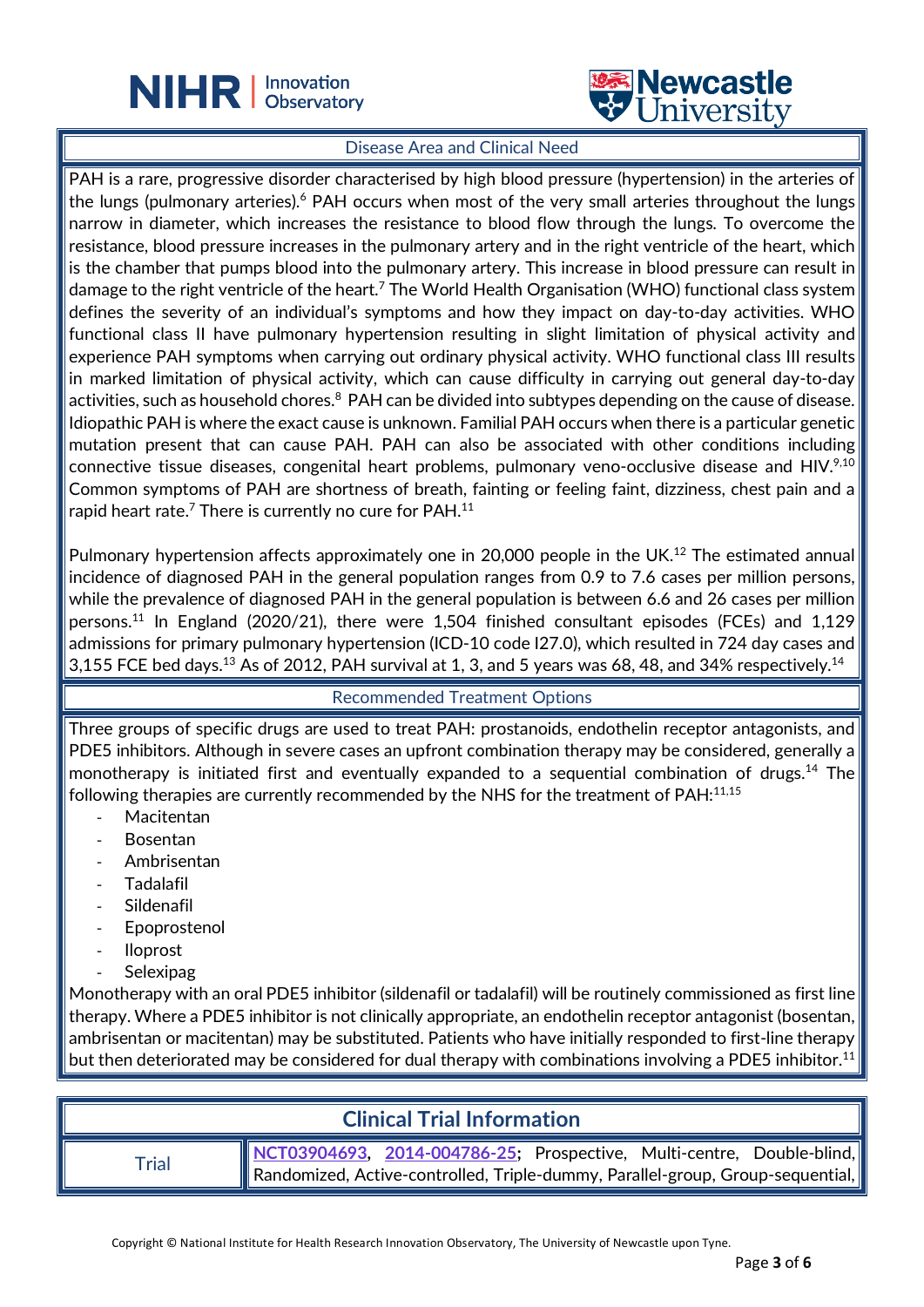

 $\overline{a}$ 



|                     | Adaptive Phase 3 Clinical Study to Compare the Efficacy and Safety of<br>Macitentan and Tadalafil Monotherapies With the Corresponding Fixed Dose<br>Combination in Subjects With Pulmonary Arterial Hypertension (PAH), Followed<br>by an Open-label Treatment Period With Macitentan and Tadalafil Fixed Dose<br><b>Combination Therapy</b><br><b>Phase III - Recruiting</b><br>Locations: 7 EU countries, USA, Canada and other countries.<br>Primary completion date: April 2022  |
|---------------------|---------------------------------------------------------------------------------------------------------------------------------------------------------------------------------------------------------------------------------------------------------------------------------------------------------------------------------------------------------------------------------------------------------------------------------------------------------------------------------------|
| <b>Trial Design</b> | Randomised, parallel assignment, quadruple-blind                                                                                                                                                                                                                                                                                                                                                                                                                                      |
| Population          | $N=170$ (planned); aged 18 years and older; subjects with confirmed diagnosis of<br>symptomatic PAH belonging to one of the following subgroups: idiopathic,<br>heritable, drug- or toxin-induced, associated with connective tissue disease, HIV<br>infection, portal hypertension or congenital heart disease with simple systemic-<br>to-pulmonary shunt with persistent pulmonary hypertension documented by a<br>right heart catheterization $\geq 1$ year after surgical repair |
|                     |                                                                                                                                                                                                                                                                                                                                                                                                                                                                                       |
| Intervention(s)     | FDC macitentan/tadalafil film coated oral tablet with 10mg macitentan and 40mg<br>tadalafil + placebo macitentan + placebo tadalafil                                                                                                                                                                                                                                                                                                                                                  |
| Comparator(s)       | Monotherapy macitentan 10mg film coated oral tablet + placebo tadalafil +<br>placebo FDC or monotherapy tadalafil 40mg film coated tablets (2 x 20mg tablets)<br>+ placebo macitentan + placebo tadalafil                                                                                                                                                                                                                                                                             |
| Outcome(s)          | Primary outcome:<br>Change in pulmonary vascular resistance (PVR) expressed as the ratio of<br>geometric means of end of double-blind treatment (EDBT) to baseline [Time<br>frame: from baseline to EDBT (week 16)]<br>See trial record for full list of other outcomes                                                                                                                                                                                                               |
| Results (efficacy)  |                                                                                                                                                                                                                                                                                                                                                                                                                                                                                       |

# **Estimated Cost**

The cost of macitentan plus tadalafil FDC is not yet known.

Macitentan is already marketed in the UK; a pack of 30 x 10mg tablets costs £2,306.<sup>16</sup>

Tadalafil is already marketed in the UK; a pack of 8 x 20mg tablets costs between £2.54 and £109.98.17

| <b>Relevant Guidance</b> |                                                                                                                                                     |  |  |
|--------------------------|-----------------------------------------------------------------------------------------------------------------------------------------------------|--|--|
| <b>NICE Guidance</b>     |                                                                                                                                                     |  |  |
|                          | • NICE interventional procedures guidance. Balloon pulmonary angioplasty for chronic<br>thromboembolic pulmonary hypertension (IPG554). April 2016. |  |  |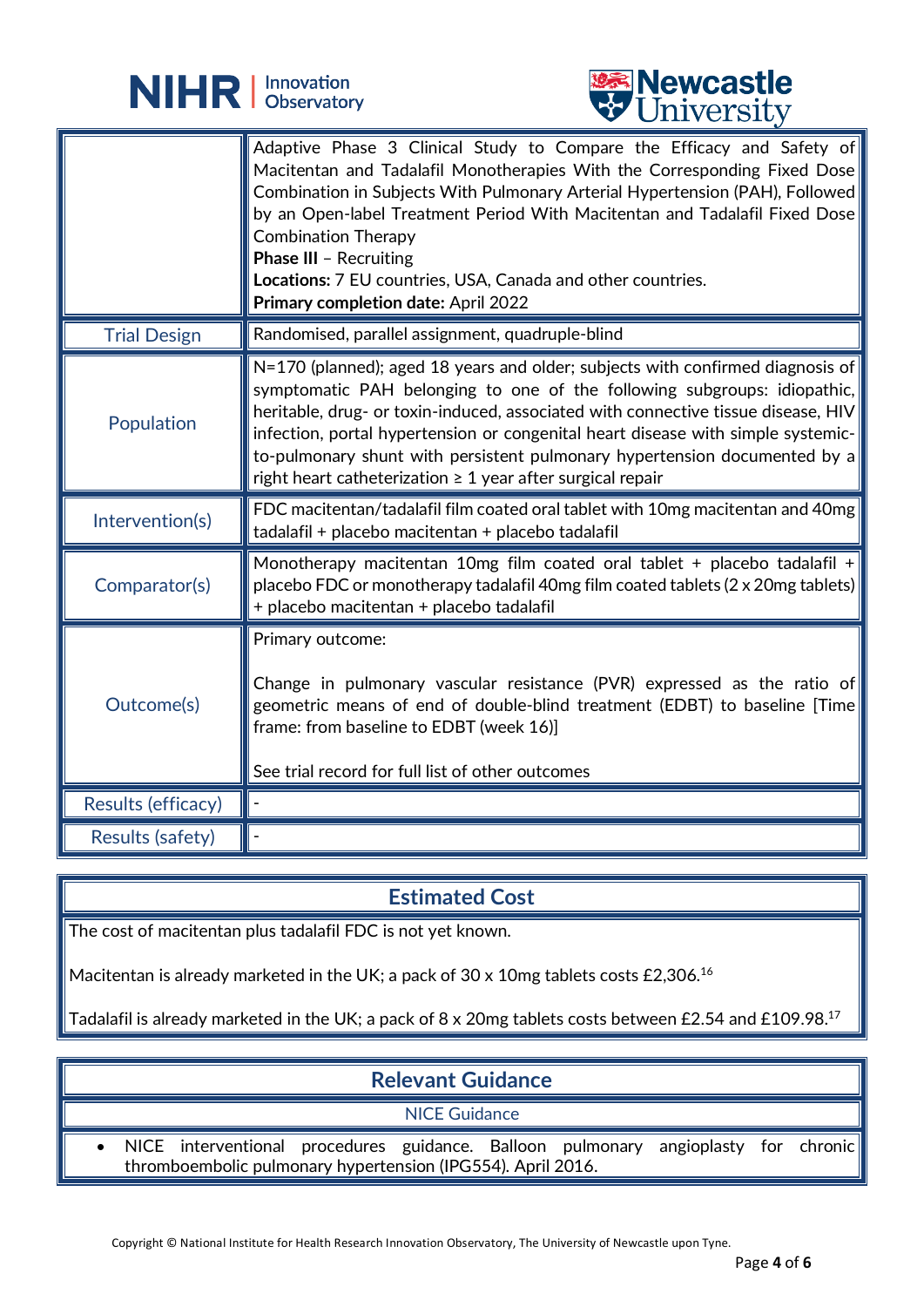



NHS England (Policy/Commissioning) Guidance

- NHS England. Clinical Commissioning Policy: Selexipag for Treating Pulmonary Arterial Hypertension (Adults). 170104P. December 2018.
- NHS England. Clinical Commissioning Policy: Riociguat for Pulmonary Arterial Hypertension. 16055/P. February 2017.
- NHS England. Clinical Commissioning Policy: National Policy for Targeted Therapies for the Treatment of Pulmonary Hypertension in Adults. NHS England/A11/P/b. May 2014.

Other Guidance

- European Society of Cardiology. 2015 ESC/ERS Guidelines for the diagnosis and treatment of pulmonary hypertension. 2015.5
- $\bullet$  MJ Connolly and G Kovacs. Pulmonary hypertension: a guide for GPs. 2012.<sup>14</sup>

 $\overline{a}$ 

# **Additional Information**

# **References**

- 1 Clinicaltrials.gov. *Clinical Study to Compare the Efficacy and Safety of Macitentan and Tadalafil Monotherapies With the Corresponding Fixed-dose Combination Therapy in Subjects With Pulmonary Arterial Hypertension (PAH) (A DUE)*. *Trial ID: NCT03904693*. 2019. Status: Recruiting. Available from[: https://clinicaltrials.gov/ct2/show/NCT03904693](https://clinicaltrials.gov/ct2/show/NCT03904693) [Accessed 1 April 2022].
- 2 Electronic Medicines Compendium. *Opsumit 10 mg Film-coated Tablets.* 2021. Available from:<https://www.medicines.org.uk/emc/product/5223/smpc> [Accessed 1 April 2022].
- 3 Electronic Medicines Compendium. *Tadalafil 20 mg film-coated tablets.* 2022. Available from:<https://www.medicines.org.uk/emc/product/8637/smpc> [Accessed 1 April 2022].
- 4 Csonka D, Fishman V, Natarajan J, Stieltjes H, Armas D, Dishy V, et al. Bioequivalence and food effect of a fixed-dose combination of macitentan and tadalafil: Adaptive design in the COVID-19 pandemic. *Pharmacology Research & Perspectives*. 2021;9(5):e00846. Available from: [https://doi.org/10.1002/prp2.846.](https://doi.org/10.1002/prp2.846)
- 5 Galiè N, Humbert M, Vachiery J-L, Gibbs S, Lang I, Torbicki A, et al. 2015 ESC/ERS Guidelines for the diagnosis and treatment of pulmonary hypertension. *European Heart Journal*. 2015;37(1):67-119. Available from[: https://doi.org/10.1093/eurheartj/ehv317.](https://doi.org/10.1093/eurheartj/ehv317)
- 6 National Organisation of Rare Diseases. *Pulmonary Arterial Hypertension.* 2021. Available from:<https://rarediseases.org/rare-diseases/pulmonary-arterial-hypertension/> [Accessed 1 April 2022].
- 7 MedlinePlus. *Pulmonary arterial hypertension.* 2020. Available from: <https://medlineplus.gov/genetics/condition/pulmonary-arterial-hypertension/> [Accessed 1 April 2022].
- 8 Pulmonary Hypertension Association UK. *The WHO functional class.* 2018. Available from: <https://www.phauk.org/resources/the-who-functional-class/> [Accessed 20 April 2022].
- 9 National Health Service. *Pulmonary hypertension: causes.* 2020. Available from: <https://www.nhs.uk/conditions/pulmonary-hypertension/causes/> [Accessed 1 April 2022].
- 10 NHS Inform. *Pulmonary hypertension: Causes of pulmonary hypertension.* 2021. Available from: [https://www.nhsinform.scot/illnesses-and-conditions/heart-and-blood-](https://www.nhsinform.scot/illnesses-and-conditions/heart-and-blood-vessels/conditions/pulmonary-hypertension/#causes-of-pulmonary-hypertension)